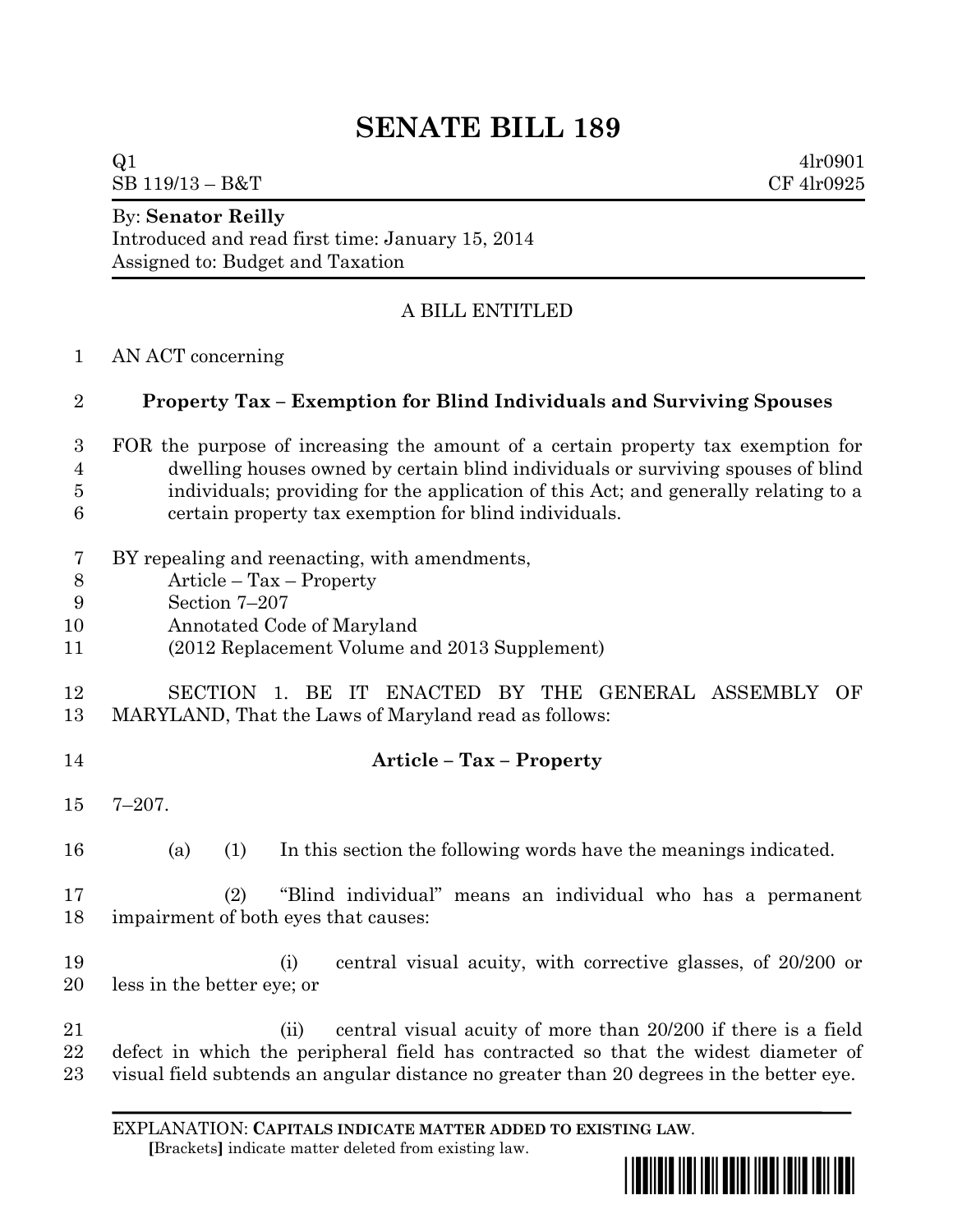**SENATE BILL 189** (3) "Dwelling house": 2 (i) means real property that is: 1. the legal residence of a blind individual or a surviving spouse; and 2. occupied by not more than 2 families; and (ii) includes the lot or curtilage, and structures necessary to use the real property as a residence. (4) "Surviving spouse" means the surviving spouse of a blind individual, if the surviving spouse has not remarried. (b) Except as provided in subsection (d) of this section, a dwelling house is exempt from property tax to the extent of **[**\$15,000**] \$30,000** of its assessment if the dwelling house is owned by: (1) a blind individual; or 14 (2) a surviving spouse. (c) Except as provided in subsection (d) of this section, after a blind individual dies, the surviving spouse shall receive an exemption under this section, if the dwelling house was formerly exempt under this section. (d) (1) Except as provided in paragraph (2) of this subsection, an exemption under this section shall be granted in addition to any other exemption authorized by law. (2) An individual may receive an exemption under this section or under § 7–208 of this subtitle but not under both. (e) An exemption under this section shall be prorated by the supervisor for any part of a taxable year that remains after the date in the year when the blind individual or surviving spouse applies for the exemption. (f) (1) The governing body of a county or a municipal corporation may authorize, by law, a refund to a blind individual who receives an exemption under this section for any county or municipal corporation property tax paid in the taxable years in which an exemption was authorized but not granted. (2) A county or municipal corporation may not authorize a refund for a surviving spouse.